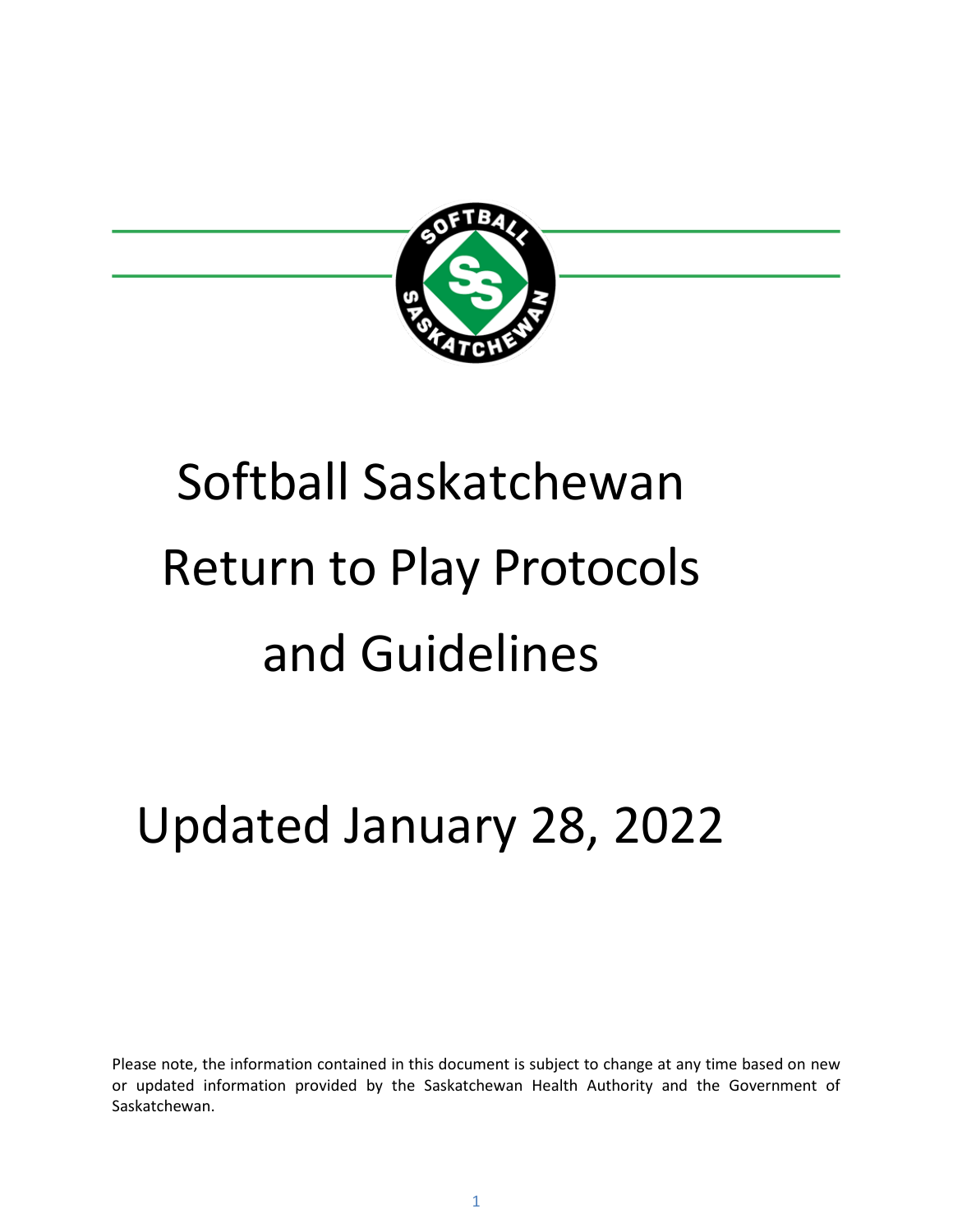#### **NEW PUBLIC HEALTH ORDER**

**Effective Friday, January 28, residents who receive a positive test result on a PCR or rapid antigen test will be required to self-isolate for five days, regardless of vaccination status**. You are required to selfisolate for five days from the date of test or 24 hours after fever has resolved without the aid of feverreducing medications and all other symptoms have been improving for at least 48 hours, whichever is later. Previously, unvaccinated residents who had tested positive were required to self-isolate for 10 days.

# **Close contacts of positive COVID-19 cases will no longer be required to self-isolate, regardless of vaccination status.**

If you are a close contact to a confirmed COVID-19 case, you should self-monitor for symptoms and continue to use publicly available rapid antigen tests for asymptomatic surveillance.

Parents and caregivers are no longer required to notify schools about positive test results for the purposes of close contact notification. Those who test positive are required to self-isolate and will be absent from school and activities for the duration of the self-isolation period.

If you are currently self-isolating for 10 days because you are an unvaccinated confirmed case or a close contact of a case, you may be able to amend your self-isolation period as of noon, January  $28<sup>th</sup>$ , in accordance with this policy if asymptomatic. If you are symptomatic, you must continue to self-isolate until your symptoms resolve.

All residents should be self-monitoring, self-testing, and self-managing to help prevent transmission, given the transmissibility of the Omicron variant.

## **SELF-MONITORING FOR COVID-19**

If you are experiencing mild, cold-like symptoms, including cough, sore throat, sneezing without fever, it is recommended that you stay home and [care for your symptoms,](https://www.saskatchewan.ca/government/health-care-administration-and-provider-resources/treatment-procedures-and-guidelines/emerging-public-health-issues/2019-novel-coronavirus/about-covid-19/what-to-do-if-you-test-positive) use rapid antigen testing and self-isolate based on a positive result. Free rapid antigen tests are available at more than [600 locations](https://www.saskatchewan.ca/government/health-care-administration-and-provider-resources/treatment-procedures-and-guidelines/emerging-public-health-issues/2019-novel-coronavirus/testing-information/rapid-testing) around the province at this time, with Indigenous Services Canada receiving a supply for First Nations communities.

If you are experiencing significant or worsening cold or flu-like symptoms including fever or are considered at-risk due to chronic/underlying health conditions, contact HealthLine 811 who will advise if you should receive a PCR test or if you are a candidate for [available treatments.](https://www.saskatchewan.ca/government/health-care-administration-and-provider-resources/treatment-procedures-and-guidelines/emerging-public-health-issues/2019-novel-coronavirus/testing-information/covid-19-treatments) [PCR testing](https://www.saskatchewan.ca/government/health-care-administration-and-provider-resources/treatment-procedures-and-guidelines/emerging-public-health-issues/2019-novel-coronavirus/testing-information/when) remains available to healthcare workers and eligible at-risk groups.

## **PUBLIC HEALTH-ORDER REMAINES INEFFECT**

Under the current public health orders, masking is mandatory in all indoor public spaces including schools; mandatory self-isolation is required for all confirmed cases; and proof of vaccination or negative test requirements are in place for public access to a list of establishments, businesses, and event venues. The current public health orders are available at [saskatchewan.ca/covid-19.](https://www.saskatchewan.ca/government/health-care-administration-and-provider-resources/treatment-procedures-and-guidelines/emerging-public-health-issues/2019-novel-coronavirus/public-health-measures)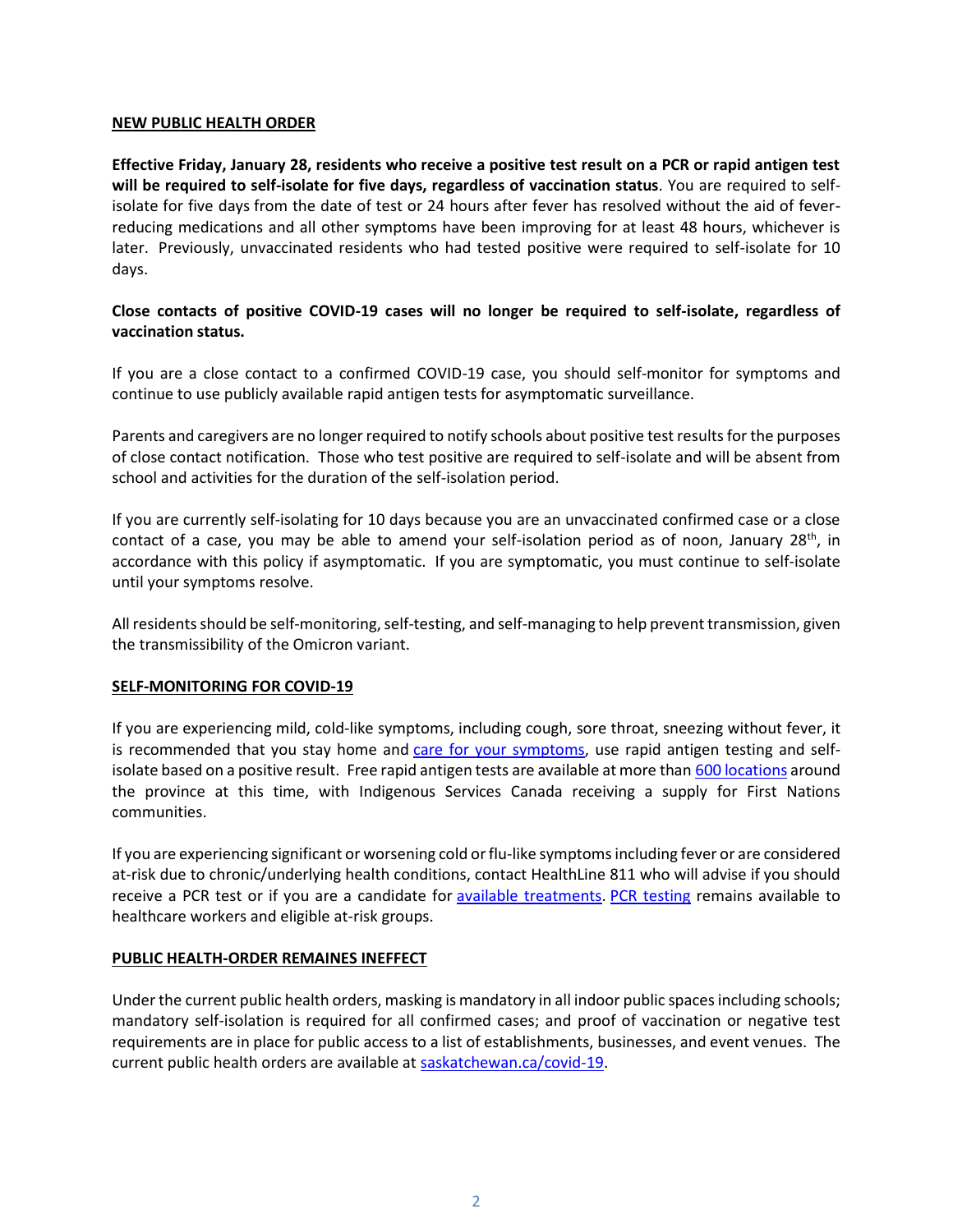Municipalities, businesses, workplaces, and event organizers may also require proof of vaccination or negative testing beyond those places that are described in the public health order.

#### **MINOR SOFTBALL**

From the PHO - Section 4: Face Coverings in Enclosed Settings - Clause c (x) Individuals under the age of 18 (i.e., 17 & under) are exempt from wearing masks while participating in sporting activities for the duration of the sport or activity only.

This exemption does not cover: Players, Coaches or others not actively participating - masks must be in place unless you are an active athlete during any game or practice.

Umpires - even while active in the game, masks must be worn at all times

## **ADULT SOFTBALL**

From the Public Health Order - Section 4: Face Coverings in Enclosed Settings - Clause c (ix) Individuals 18 years of age or older while participating in a sporting activity, for the duration of the activity only, are exempt from wearing a mask as long as they are subject to an organization wide proof of vaccination policy.

#### **IMPLEMENTING PROOF OF VACCINES REQUIREMENTS**

Adult Member Organizations and those serving athletes 18+ may ONLY participate "mask free" if they implement an organization wide mandatory proof of vaccination policy. While this would allow adults to play while un-masked there are liability, legal and logistical considerations that need to be understood before taking such action.

#### **HANDLING POSITIVE COVID CASES**

If you are notified of a positive case, you are advised to seek guidance from Public Health to manage it and any close contacts that may need to be considered.

## **VACCINATION POLICY**

Effective January 6, 2022, Softball Saskatchewan has implemented a proof of vaccination policy for indoor Softball Saskatchewan activities only.

We encourage all members to become fully vaccinated as soon as possible. This will support reduced caseloads and help to keep our sport safe.

#### **INDOOR SOFTBALL ACTIVITIES**

- Participants should not participate if they are feeling unwell (Please Stay Home).
- Players and coaches are encouraged to screen for COVID-19 symptoms prior to arriving to practice, train and play, using the [self-assessment tool](https://www.saskatchewan.ca/government/health-care-administration-and-provider-resources/treatment-procedures-and-guidelines/emerging-public-health-issues/2019-novel-coronavirus/about-covid-19/covid-19-self-assessment) at [saskatchewan.ca/COVID19.](https://www.saskatchewan.ca/government/health-care-administration-and-provider-resources/treatment-procedures-and-guidelines/emerging-public-health-issues/2019-novel-coronavirus)
- Individual and protective equipment should not be shared. When helmets and bats or other equipment are shared, cleaning and disinfecting is encouraged between each use.